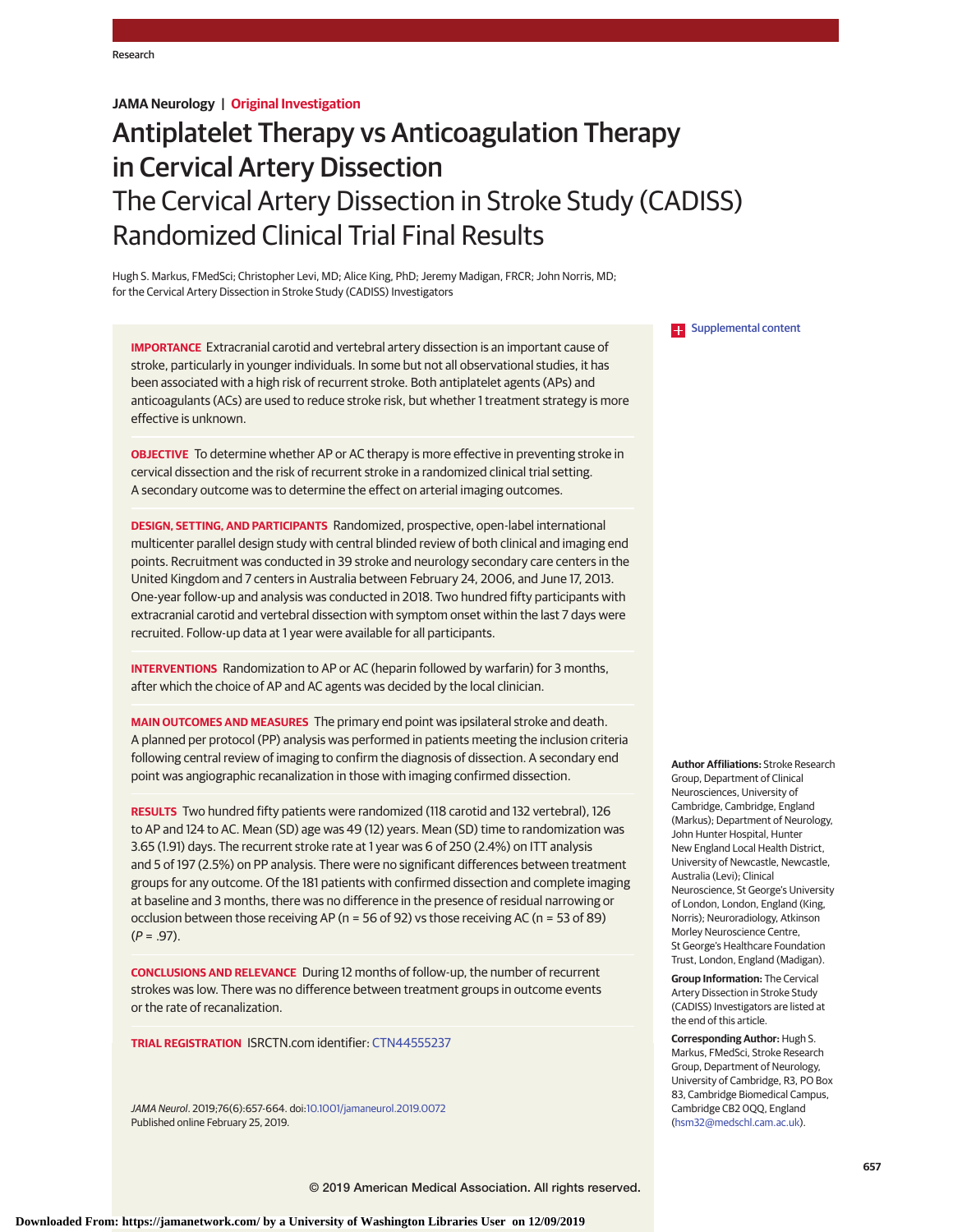ervical artery dissection accounts for 1% to 2% of all is-<br>chemic strokes and is a common cause of stroke in<br>young patients, in whom it accounts for 10% to 25%.<sup>1</sup><br>Some but not all studies have reported a markedly increase chemic strokes and is a common cause of stroke in Some but not all studies have reported a markedly increased risk of stroke in patients presenting with dissection, with most strokes occurring soon after initial symptom onset. Embolism from thrombus forming at the dissection site is thought to play the major role in stroke pathogenesis.<sup>2</sup> This early recurrent stroke risk has led to clinicians routinely using antithrombotic therapy to reduce risk of recurrent stroke. Some have proposed using anticoagulants (ACs), suggesting they might be more effective at preventing embolism from fresh thrombus, but others argue antiplatelet agents (APs) are as effective and have lower risk of causing extension of the intramural hemorrhage and hemorrhage elsewhere. Until 2015, to our knowledge, there were no data from randomized clinical trials comparing the 2.

To our knowledge, the Cervical Artery Dissection in Stroke Study (CADISS) trial<sup>3</sup> provided the first randomized clinical trial data in carotid and vertebral dissection. Follow-up to the primary end point at 3months found a low rate of recurrent stroke of only 1.6% at 3months in the intention-to-treat (ITT) analysis and 2.0% when only patients meeting the inclusion criteria were included.<sup>4</sup> There was no difference between event rates in patients treated with AC or AP. The follow-up continued to 1 year, and here, we present the final results including the 1-year follow-up data. In addition, repeated angiographic imaging was performed at 3 months, and we present these results, comparing the rate of recanalization according to treatment arm.

# Methods

The CADISS trial was a randomized, prospective, open-label international multicenter parallel design study comparing AP with AC for patients with carotid and vertebral dissection. Both the full study protocol<sup>3</sup> and the results of the primary end point analysis to 3 months have been previously published.<sup>4</sup>

Recruitment was via inpatient or outpatient services in hospitals with specialized stroke/neurology services in United Kingdom and Australia. Inclusion criteria were extracranial carotid or vertebral artery dissection with symptom onset within the last 7 days, in combination with imaging evidence of definite or probable dissection. If the patient had experienced stroke or transient ischemic attack (TIA) within the last 7 days, they were eligible even if this was preceded by local symptoms with onset more than 7 days. Imaging evidence of definite or probable dissection had to be on magnetic resonance imaging or angiography (MRI/MRA), computed tomography angiography (CTA), or intra-arterial angiography, although a patient could be randomized on ultrasonography alone, but in such cases, subsequent MRI/MRA or CTA confirmation was required.

Exclusion criteria were refusal to consent; intracranial cerebral artery dissection; contraindications to AP or AC therapy including active peptic ulceration or bleeding peptic ulcer within 1 year; and patients already taking AP or AC for other reasons.

# **Key Points**

**Question** What is the recurrent stroke risk after carotid and vertebral artery dissection, and are antiplatelets or anticoagulants more effective at reducing this risk?

**Findings** In this randomized clinical trial, risk of recurrent stroke at 1 year was 2.5%, and there was no difference in recurrence rates or rates of angiographic recanalization with antiplatelets or anticoagulants.

**Meaning** The risk of recurrent stroke after carotid and vertebral dissection is low; there was no evidence that antiplatelets or anticoagulants were more effective at reducing this risk.

### **Treatments**

Patients were randomized 1-to-1 to either AP or AC therapy for at least 3 months. It was a pragmatic treatment trial, and the choice of AP agent(s) or AC was at the choice of the local physician. In patients randomized to AP, this could include aspirin, clopidogrel, or dipyridamole or in dual combination. For patients randomized to AC, the recommended regimen was heparin (either unfractionated heparin or a therapeutic dose of low-molecular-weight heparin) followed by warfarin aiming for an international normalized ratio in the range 2 to 3. Novel oral anticoagulants were not used. Treatment was open label. After the 3-month treatment period, antithrombotic treatment was at the choice of the treating clinician. Lowdose heparin prophylaxis for prevention of deep venous thrombosis was allowed, but use was recorded.

#### Randomization and Masking

Randomization was provided via an automated 24-hour telephone randomization service provided by the University of Aberdeen, Scotland. Once randomized into the study, all patients were included in an ITT analysis.

The trial design was open, and both patients and clinicians were aware of treatment allocation. However, an adjudication committee assessed all primary end points (stroke) and secondary end points blinded to treatment arm.

## Follow-up

Patients were seen in person at 3 months postrandomization for follow-up. Repeated clinical imaging with MRA or CTA was performed whenever possible at the 3-month follow-up. Each center performed imaging in line with their own standard dissection protocols. Telephone follow-up was performed at 6 and 12 months by a physician from the coordinating center at St George's Hospital in London. Australian telephone follow-up was performed by the Australian coordinating center in Newcastle, New South Wales, Australia.

In addition to review of imaging to assess eligibility, angiographic images at baseline and 3 months were reviewed in those patients with baseline imaging appearances confirming dissection by a consultant neuroradiologist (J.M.) who was blinded to treatment allocation and clinical details. The presence of stenosis or occlusion, mural hematoma, luminal flap/ double lumen, and dissecting aneurysm (pseudoaneurysm)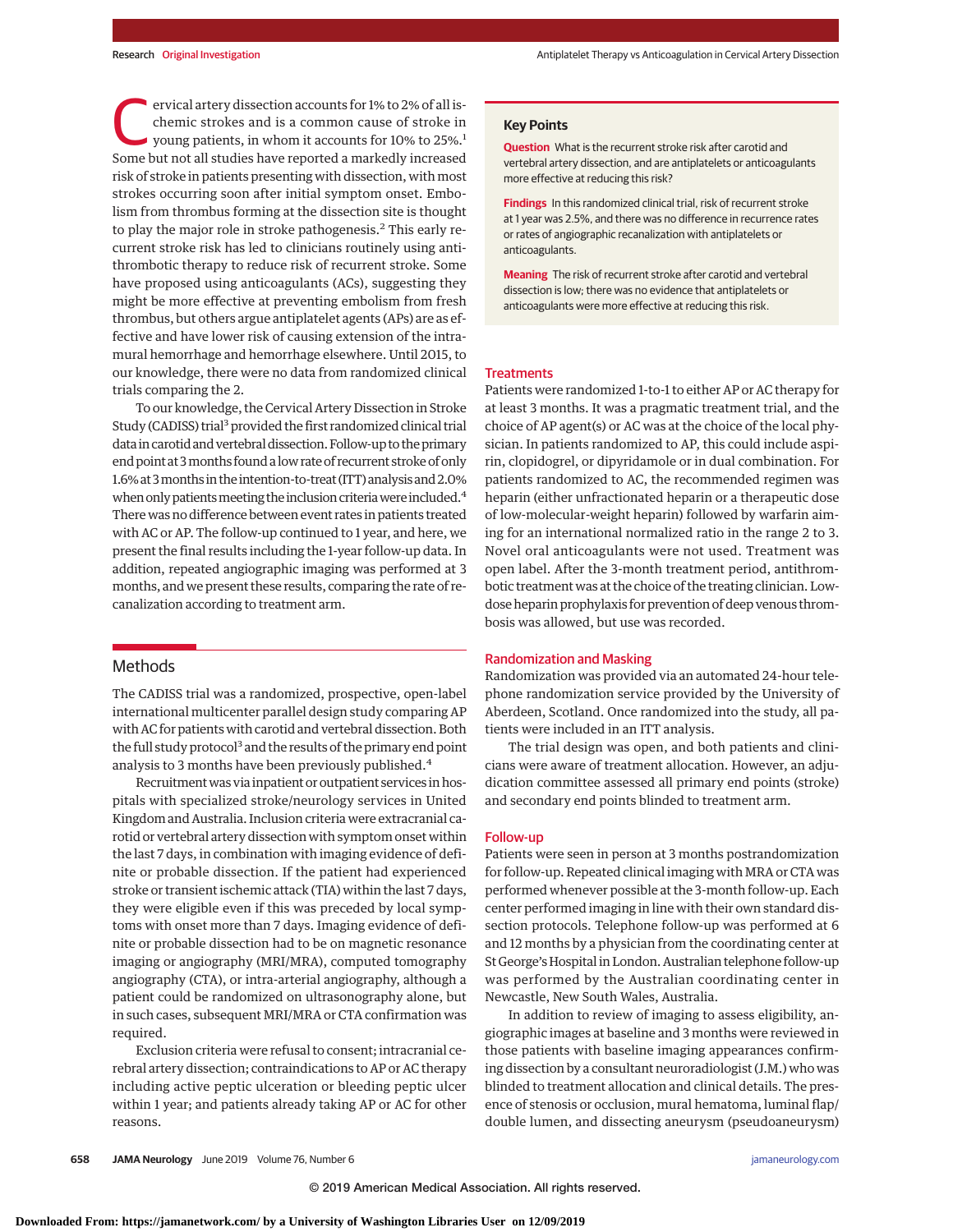formation was recorded. Imaging features considered pathognomonic for acute arterial dissection on presenting CT or MRI were either (1) focal expansion of the vessel by mural hematoma, (2) mural hematoma without vessel expansion but with luminal narrowing, or (3) differential perfusion of 2 lumina separated by a flap. Definite dissection had to show 1 of these pathognomonic features. Probable was when there were no pathognomonic features but features suggestive of a likely diagnosis of dissection, such as a string or beaded appearance or a focal occlusion at an anatomically typical site, with no evidence of atheromatous disease elsewhere.

Narrowing was determined by visual inspection only and defined as any reduction in caliber of the artery lumen when compared with a normal adjacent segment. Because most internal carotid artery dissections occur at orjust beneath the skull base, the vessel segment below this but above the carotid bulb was used for reference. If the whole cervical segment was narrowed, the contralateral internal carotid artery was used as long as there was typical anterior circle of Willis anatomy, specifically, the presence of A1 segments of the anterior cerebral arteries bilaterally. At follow-up, complete recanalization was defined as the absence of any residual vessel abnormality. Partial recanalizationwas defined as a patent vessel lumen but with some residual narrowing or a dissecting aneurysm.

## End Points

The primary end point was ipsilateral stroke or death (any cause) within 3months from randomization. For vertebral dissection, an ipsilateral event was defined as a recurrent event in the vertebrobasilar territory.

Secondary end points were:

- Ipsilateral stroke or death (any cause) at 1 year
- Ipsilateral TIA (including amaurosis fugax), stroke, or death (any cause) at 3 and 12 months
- Any stroke or death (any cause) at 3 and 12 months
- Any stroke, death, or major bleeding at 3 and 12 months
- Any stroke at 3 and 12 months
- Any TIA (including amaurosis fugax) and stroke at 3 and 12 months
- Mortality at 3 and 12 months
- Presence of residual stenosis at 3 months
- Major bleeding

Major bleeding was defined using the International Society on Thrombosis and Hemostasis definition<sup>5</sup> as fatal bleeding and/or symptomatic bleeding in a critical area or organ, such as intracranial, intraspinal, intraocular, retroperitoneal, intraarticular or pericardial, or intramuscular with compartment syndrome, and/or bleeding causing a fall in hemoglobin level of 1.24 units ormore or leading to transfusion of 2 ormore units of whole blood or red blood cells. Stroke was defined using the World Health Organization definition as rapidly developing clinical signs of focal (or global) disturbance of cerebral function, lasting more than 24 hours or leading to death, with no apparent cause other than that of vascular origin.<sup>6</sup>

## Trial Registration

The trial was registered with EUDract (2006-002827-18) and ISRN (CTN44555237). The formal trial protocols are available

in Supplement 1. It was adopted by the English NIHR CRN Study ID 2181. Multicenter research ethics committee approval was obtained in the United Kingdom (MREC 04/Q0803/215) and Australia. All patients gave written informed consent.

## Data Analysis

Analysis was performed according to a predefined statistical plan. Primary analysis was ITT. A per protocol (PP) analysis was also performed, which excluded patients not meeting inclusion criteria for any reason including failure to confirm diagnosis of dissection on central imaging review. Exact confidence intervals for proportions with events were calculated using the binomial (Clopper-Pearson) exact method. The treatment effect of AP vs AC was tested using exact logistic regression. Analysis was performed using SPSS Statistics, version 20 (IBM) and for exact logistic regression in Stata statistical software (StataCorp). The*P*value level of significance was less than .05, and *P* values were 2-sided.

## Sample Size

The sample size was 250, which was planned to provide sufficient information for sample size estimates for a definitive phase 3 trial. No interim analyses were performed.

# Results

A total of 250 patients were recruited from 39 centers in the United Kingdom and 7 centers in Australia between February 24, 2006, and June 17, 2013 (eFigure in [Supplement 2\)](https://jama.jamanetwork.com/article.aspx?doi=10.1001/jamaneurol.2019.0072&utm_campaign=articlePDF%26utm_medium=articlePDFlink%26utm_source=articlePDF%26utm_content=jamaneurol.2019.0072). Presenting symptoms are shown in Table 1. Mean (SD) time to randomization was 3.65 (1.91) days. One hundred seventyfour patients were men (69.6%). Mean (SD) age was 49 (12) years (range, 18-87 years). One hundred eighteen patients were in the carotid and 132 in the vertebral artery distribution. One hundred twenty-six patients were randomized to AP and 124 were randomized to AC. The major presenting symptom was cerebral ischemia in 224 patients (194 with ischemic stroke, 1 with retinal infarction, and 29 with TIA including amaurosis fugax) and local symptoms in 26 patients (22 with headache and neck pain and 4 with Horner syndrome).

# Treatment Received

In the AP arm, treatments received during the first 3 months were aspirin alone (n = 28; 22.2%), clopidogrel alone (n = 28; 22.2%), dipyridamole (n = 1; 0.8%), aspirin and clopidogrel (n = 35; 27.8%), and aspirin and dipyridamole (n = 20; 15.9%). In the AC arm, treatments received were heparin and warfarin (n = 112; 90.3%) and warfarin alone (n =  $8$ ; 9.7%). The number of patients receiving AC during the clinician-directed phase of treatment after 3 months fell at 6 months to 46 (18.4% of total recruits) and fell at 12 months to 15 (6.0%).

# Per Protocol Population

Original brain and angiographic imaging were reviewed in all cases on an ongoing basis and completed prior to database locking. There were confirmatory features of a dissection in 198 patients (102 AP and 96 AC). In 1 additional patient random-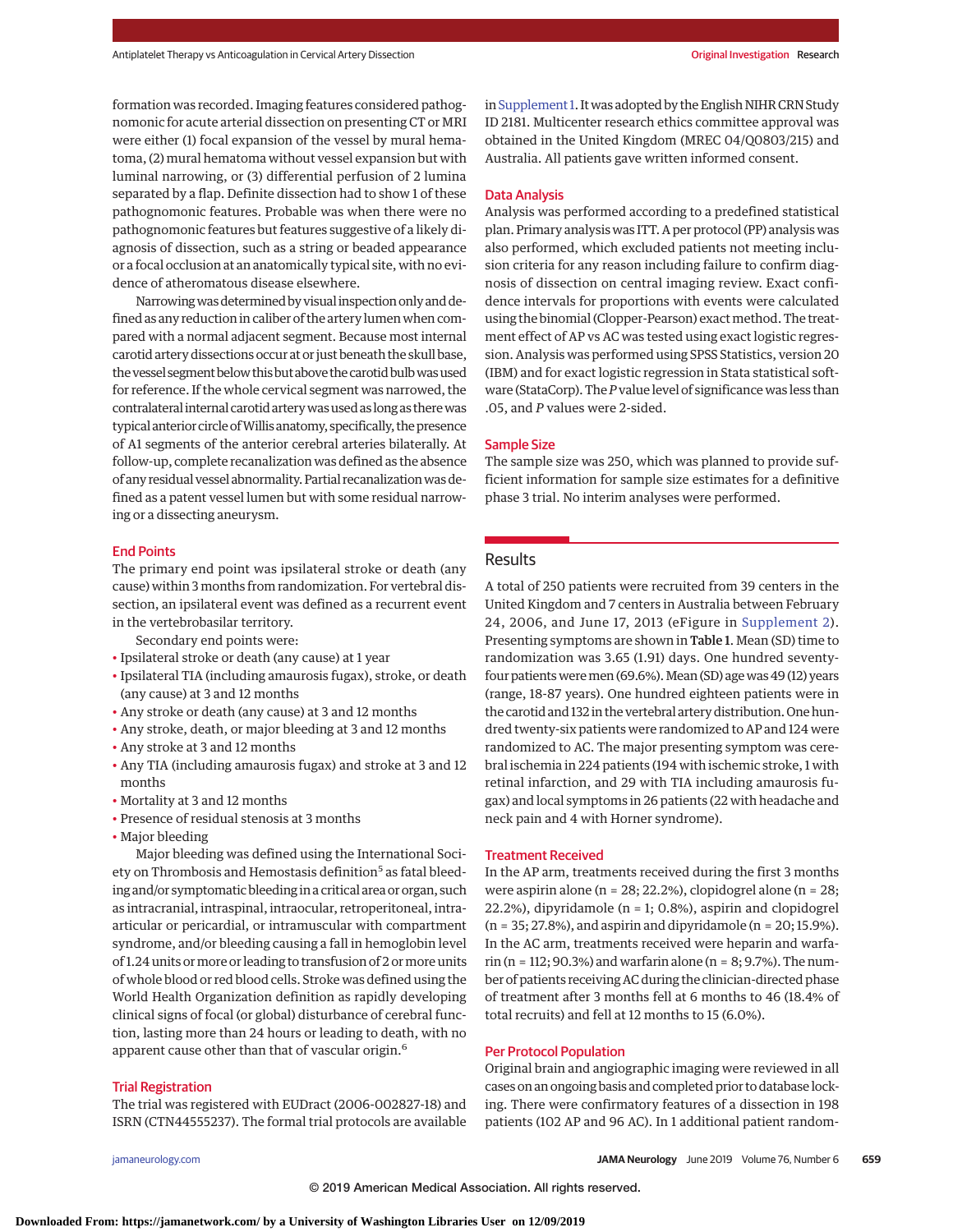# Table 1. Baseline Characteristics

|                                                          | No. (%)                             |                                      |                                     |                                     |  |
|----------------------------------------------------------|-------------------------------------|--------------------------------------|-------------------------------------|-------------------------------------|--|
|                                                          | Intention-to-Treat Population       |                                      | <b>Per Protocol Population</b>      |                                     |  |
| Characteristic                                           | <b>Antiplatelets</b><br>$(n = 126)$ | <b>Anticoagulants</b><br>$(n = 124)$ | <b>Antiplatelets</b><br>$(n = 101)$ | <b>Anticoagulants</b><br>$(n = 96)$ |  |
| Age, mean (SD), y                                        | 49.3 (12)                           | 49.2 (12)                            | 48.5 (12)                           | 48.1(11)                            |  |
| Male                                                     | 87(69)                              | 87 (70)                              | 69 (68)                             | 66 (69)                             |  |
| Site of dissection                                       |                                     |                                      |                                     |                                     |  |
| Internal carotid                                         | 58 (46)                             | 60(48)                               | 51 (51)                             | 47 (49)                             |  |
| Vertebral                                                | 68 (54)                             | 64 (52)                              | 50(50)                              | 49 (51)                             |  |
| Presenting signs and symptoms                            |                                     |                                      |                                     |                                     |  |
| Amaurosis fugax                                          | 4(3)                                | 5(4)                                 | 4(4)                                | 4(4)                                |  |
| Retinal infarction                                       | $\overline{0}$                      | 1(0.8)                               | $\overline{0}$                      | 1(1.0)                              |  |
| <b>TIA</b>                                               | 27(21)                              | 20(16)                               | 20(20)                              | 15(16)                              |  |
| Ischemic stroke                                          | 93 (74)                             | 101 (82)                             | 74 (73)                             | 77 (80)                             |  |
| Headache                                                 | 84 (67)                             | 83(67)                               | 68 (67)                             | 68 (71)                             |  |
| Neck pain                                                | 57(45)                              | 63(51)                               | 41(41)                              | 51(53)                              |  |
| Horner syndrome                                          | 26(20.6)                            | 34(27.4)                             | 24 (24)                             | 29(30)                              |  |
| Time between symptoms and randomization,<br>mean (SD), d | 3.9(1.8)                            | 3.4(2.0)                             | 3.8(1.8)                            | 3.3(2.1)                            |  |
| Modified Rankin score, mean (SD)                         | 2.1(1.5)                            | 2.1(1.5)                             | 2.1(1.6)                            | 2.2(1.5)                            |  |
| Received stroke thrombolysis                             | 12(10)                              | 10(8)                                | 10(10)                              | 8(8)                                |  |
| <b>Risk factors</b>                                      |                                     |                                      |                                     |                                     |  |
| <b>Treated hypertension</b>                              | 29(23)                              | 26(21)                               | 21 (21)                             | 19(20)                              |  |
| Diabetes mellitus                                        | 5(4)                                | 5(4)                                 | 3(3)                                | 3(3)                                |  |
| Treated hyperlipidemia                                   | 16(13)                              | 19(15)                               | 12(12)                              | 11(12)                              |  |
| Smoking history (ever smoked)                            | 63 (50)                             | 66 (53)                              | 52 (52)                             | 51(53)                              |  |
| Migraine                                                 | 20(16)                              | 25(20)                               | 15(15)                              | 22(23)                              |  |
| History of trauma to head/neck<br>within last 28 d       | 32(25)                              | 21(17)                               | 26(26)                              | 16(17)                              |  |
| Blood pressure, mean (SD), mm Hg                         |                                     |                                      |                                     |                                     |  |
| Systolic                                                 | 137.7 (20.9)                        | 135.9 (19.9)                         | 137.78 (20.3)                       | 135.1 (19.5)                        |  |
| <b>Diastolic</b>                                         | 81.9 (12.2)                         | 84.0 (15.1)                          | 82.2 (12.1)                         | 84.2 (15.0)                         |  |
| Cholesterol, mean (SD), mg/dL <sup>a</sup>               | 201.54 (44.02)                      | 199.23 (50.97)                       | 201.16 (45.95)                      | 200 (53.28)                         |  |
| Diagnostic imaging                                       |                                     |                                      |                                     |                                     |  |
| <b>CT</b>                                                | 110 (87)                            | 105 (85)                             | 87 (87)                             | 82 (85)                             |  |
| <b>MRI</b>                                               | 103 (82)                            | 93(75)                               | 80 (79)                             | 70 (73)                             |  |
| Angiography                                              |                                     |                                      |                                     |                                     |  |
| Any                                                      | 122 (97)                            | 120 (97)                             | 99 (97)                             | 95 (99)                             |  |
| <b>MR</b>                                                | 94 (75)                             | 83 (67)                              | 73 (72)                             | 66 (69)                             |  |
| <b>CT</b>                                                | 54 (43)                             | 58 (47)                              | 47 (47)                             | 46.0 (49)                           |  |
| Digital subtraction                                      | 1(1)                                | 3(2)                                 | 1(1)                                | 3(3)                                |  |

Abbreviations: CT, computed tomography; MR, magnetic resonance; MRI, magnetic resonance imaging; TIA, transient ischemic attack.

SI conversion factor: To convert cholesterol to micromoles per liter, multiply by 0.0259.

<sup>a</sup> Cholesterol was measured for

n = 101 in the antiplatelet arm and

n = 108 in the anticoagulant arm.

ized to AP, although the patient was recruited within 7 days, because of a technical problem with the randomization process, randomization occurred on day 9. Therefore, the PP analysis included 197 patients (101 AP and 96 AC). The baseline characteristics in the 2 treatment arms are shown in Table 1.

# End Points

Follow-up to 12 months was obtained in all patients. Events during follow-up are shown in Table 2. These are divided into those occurring within the first 3 months and those occurring during continued follow-up until 12 months. During the first 3 months, there were 4 recurrent strokes (1.6%), all ipsilateral, and no deaths. During extended follow-up between 3 and 12 months, there were 2 further strokes, both ipsilateral, and

1 death (in a patient who had experienced recurrent stroke in the first 3 months). In the ITT population, the overall recurrent stroke rate was 2.4% at 1 year. In the PP, the recurrent stroke rate was 2.5% at 1 year. All 6 events occurred in patients in whom the presenting symptom was stroke (4 carotid and 2 vertebrobasilar), giving an ITT recurrent rate of 3.1% in those presenting with stroke and 2.7% in those presenting with cerebral (including retinal) ischemia.

During 1-year follow-up in the ITT population, there were 4 primary end points (ipsilateral stroke) in the AP group and 2 in the AC group. Considering the combined end point of stroke, death, or major bleeding, there were 4 events in the AP arm and 3 in the AC arm. There were no significant differences between treatment groups for any end point on ITT analysis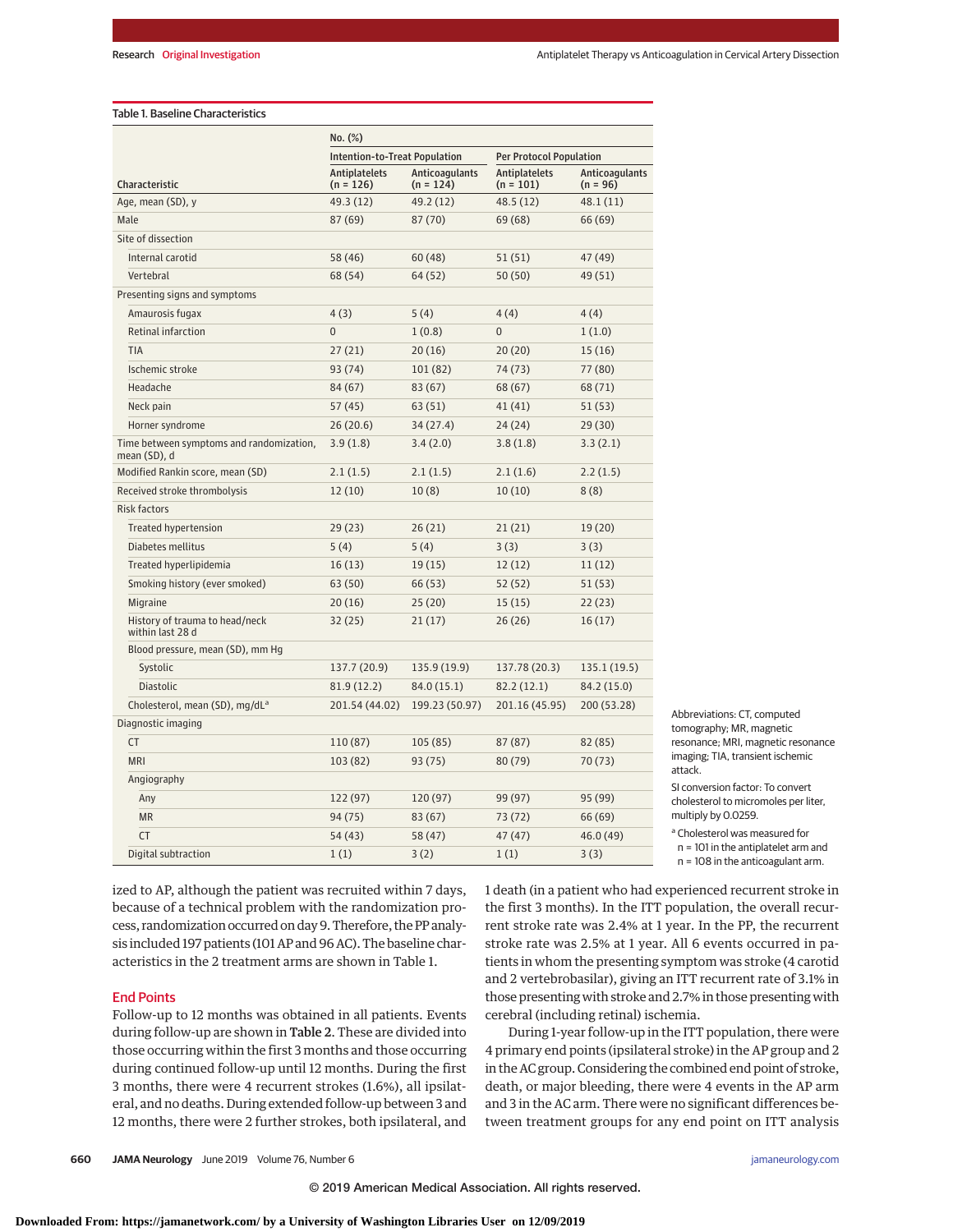#### Table 2. Events During Follow-up

|                 | No.          |                                    |                |                              |                             |                              |                         |           |  |  |
|-----------------|--------------|------------------------------------|----------------|------------------------------|-----------------------------|------------------------------|-------------------------|-----------|--|--|
|                 |              | <b>Intention-to-Treat Analysis</b> |                |                              |                             | <b>Per Protocol Analysis</b> |                         |           |  |  |
|                 |              | Antiplatelets ( $n = 126$ )        |                | Anticoagulants ( $n = 124$ ) | Antiplatelets ( $n = 101$ ) |                              | Anticoagulants (n = 96) |           |  |  |
| Event           | $0-3$ mo     | $3-12$ mo                          | $0-3$ mo       | $3-12$ mo                    | $0-3$ mo                    | $3-12$ mo                    | $0-3$ mo                | $3-12$ mo |  |  |
| Ischemic stroke |              |                                    |                |                              |                             |                              |                         |           |  |  |
| Ipsilateral     | 3            |                                    |                |                              | 3                           |                              |                         | $\Omega$  |  |  |
| Other           | $\mathbf{0}$ | $\mathbf{0}$                       | $\Omega$       | $\Omega$                     | $\Omega$                    | $\Omega$                     | $\Omega$                | $\Omega$  |  |  |
| <b>TIA</b>      |              |                                    |                |                              |                             |                              |                         |           |  |  |
| Ipsilateral     |              | $\mathbf{0}$                       | $\overline{4}$ | $\Omega$                     | $\overline{a}$              | $\Omega$                     | ξ                       | $\Omega$  |  |  |
| Other           |              | $\mathbf{0}$                       | $\Omega$       |                              |                             | $\Omega$                     | $\Omega$                |           |  |  |
| Major bleeding  | $\mathbf{0}$ | $\mathbf{0}$                       |                | $\Omega$                     | $\Omega$                    | $\Omega$                     |                         | $\Omega$  |  |  |
| Death           | $\Omega$     | 1 <sup>a</sup>                     | $\Omega$       | $\Omega$                     | $\Omega$                    | 1 <sup>a</sup>               | $\Omega$                |           |  |  |

Abbreviation: TIA, transient ischemic attack.

a Death owing to a fatal recurrent stroke in a patient who had a first recurrent stroke within the first 3-month follow-up period.

|                                          | As Randomized (ITT)                 |                                      |                          | Per Protocol |                                     |                                     |                          |         |
|------------------------------------------|-------------------------------------|--------------------------------------|--------------------------|--------------|-------------------------------------|-------------------------------------|--------------------------|---------|
| Event                                    | No. (%)                             |                                      |                          |              | No. (%)                             |                                     |                          |         |
|                                          | <b>Antiplatelets</b><br>$(n = 126)$ | <b>Anticoagulants</b><br>$(n = 124)$ | OR (95% CI) <sup>a</sup> | P Value      | <b>Antiplatelets</b><br>$(n = 101)$ | <b>Anticoagulants</b><br>$(n = 96)$ | OR (95% CI) <sup>a</sup> | P Value |
| Follow-up, 3 mo                          |                                     |                                      |                          |              |                                     |                                     |                          |         |
| Ipsilateral stroke                       | 3(2.4)                              | 1(0.8)                               | $0.42(0.04-4.38)$        | .47          | 3(3.0)                              | 1(1.0)                              | 0.48<br>$(0.04 - 5.28)$  | .55     |
| Ipsilateral stroke<br>or ipsilateral TIA | 4(3.2)                              | 5(4.0)                               | $1.48(0.37 - 5.90)$      | .58          | 4(4.0)                              | 4(4.2)                              | 1.23<br>$(0.28 - 5.46)$  | .79     |
| Any stroke or any TIA                    | 5(4.0)                              | 5(4.0)                               | $1.12(0.31-4.09)$        | .87          | 5(5.0)                              | 4(4.2)                              | 0.92<br>$(0.23 - 3.72)$  | .91     |
| Any stroke or death                      | 3(2.4)                              | 1(0.8)                               | $0.42(0.04-4.38)$        | .47          | 3(3.0)                              | 1(1.0)                              | 0.48<br>$(0.04 - 5.28)$  | .55     |
| Follow-up, 12 mob                        |                                     |                                      |                          |              |                                     |                                     |                          |         |
| Ipsilateral stroke                       | 4(3.2)                              | 2(1.6)                               | $0.56(0.10-3.21)$        | .51          | 4(4.0)                              | 1(1.0)                              | 0.32<br>$(0.03 - 3.04)$  | .32     |
| Ipsilateral stroke<br>or ipsilateral TIA | 5(4.0)                              | 6(4.8)                               | $1.36(0.39-4.71)$        | .63          | 5(5.0)                              | 4(4.2)                              | 0.95<br>$(0.23 - 3.83)$  | .94     |
| Any stroke or any TIA                    | 6(4.8)                              | 7(5.65)                              | $1.29(0.41-4.03)$        | .66          | 6(5.9)                              | 5(5.2)                              | 0.95<br>$(0.27 - 3.34)$  | .93     |
| Any stroke or death                      | 4(3.2)                              | 2(1.6)                               | $0.56(0.10-3.21)$        | .51          | 4(4.0)                              | 1(1.0)                              | 0.32<br>$(0.03 - 3.04)$  | .32     |

Abbreviations: ITT, intention to treat; OR, odds ratio; TIA, transient ischemic attack.

Treatment effect of anticoagulants vs antiplatelets (reference) tested using a logistic regression model adjusted for sex and age at baseline (continuous). <sup>b</sup> All events at 12 months are cumulative.

<sup>a</sup> Crude differences between treatment groups tested with Fisher exact test.

(Table 3), although analysis was limited by the few end points. Results from PP analysis are in Table 3. There were no significant differences between the 2 groups.

#### Angiographic Recanalization

Angiographic imaging with either CTA or MRA at baseline and at 3 months was available for 181 of 198 patients with radiologically confirmed dissection. Narrowing or occlusion at baseline occurred in 163 of 181 patients (81 AP and 82 AC). At follow-up, 61 of 181 patients (31 AP and 30 AC) did not have any abnormalities; 64 of 181 (34 AP and 30 AC) had residual irregularity or narrowing, 45 of 181 (22 AP and 23 AC) were occluded, and there were 29 of 181 (14 AP and 15 AC) dissecting aneurysms (18 of 29 occurred concurrently with marked residual irregularity and narrowing).

Of the 181 patients with confirmed dissection and complete imaging at baseline and 3 months, there was no difference in the presence of residual narrowing or occlusion between those receiving AP ( $n = 56$  of 92) vs those receiving AC (n = 53 of 89) (*P* = .97).

The association of different clinical parameters with residual narrowing or occlusion are shown in Table 4. On univariate analyses, higher age, lower rates of migraine without aura, lower blood pressure, and higher rates of statin therapy were associated with residual narrowing/occlusion. Onmultivariate analysis, only age remained associated (Table 5).We also determined association of other imaging features of dissection with recanalization. On multivariate analysis, controlled for age and sex, onlymural hematoma at baseline was positively associated with recanalization at 3 months (OR, 2.19; 95% CI, 1.16-4.20; *P* = .02).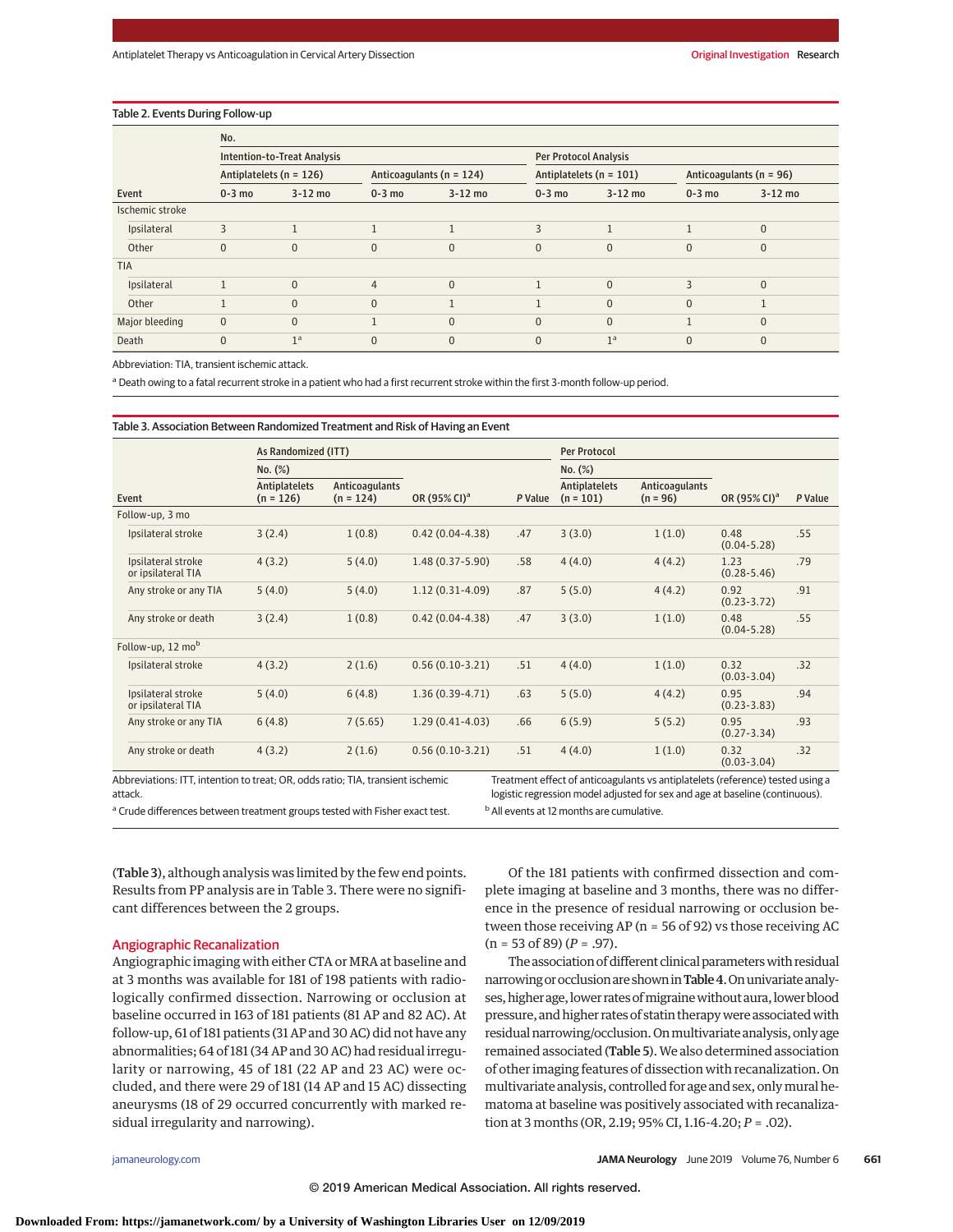# Table 4. Baseline Characteristics, Angiographic Data

|                                                 | No. (%)                         |               |                   |                     |               |                   |
|-------------------------------------------------|---------------------------------|---------------|-------------------|---------------------|---------------|-------------------|
|                                                 | Narrowing and Occlusion at 3 mo |               |                   | Recanalized at 3 mo |               |                   |
| Characteristic                                  | Yes ( $n = 109$ )               | No $(n = 72)$ | <b>Univariate</b> | Yes ( $n = 82$ )    | No $(n = 99)$ | <b>Univariate</b> |
| Age, mean (SD), y                               | 50.2(11.8)                      | 45.3(9.8)     | 0.003             | 45.1 (9.92)         | 50.9(11.7)    | 0.0004            |
| Male                                            | 70(64.2)                        | 55(76.3)      | 0.08              | 61(74.4)            | 64(64.6)      | 0.21              |
| Modified Rankin score, mean (SD)                | 2.26(1.47)                      | 1.86(1.53)    | 0.08              | 1.95(1.57)          | 2.23(1.44)    | 0.22              |
| Received stroke thrombolysis                    | 13(11.9)                        | 3(4.2)        | 0.13              | 4(4.9)              | 12(12.1)      | 0.15              |
| <b>Risk factors</b>                             |                                 |               |                   |                     |               |                   |
| Diabetes mellitus                               | 2(1.8)                          | 2(2.8)        |                   | 2(2.4)              | 2(2.02)       |                   |
| Smoking history (ever smoked)                   | 59(54.1)                        | 34(47.2)      | 0.45              | 39(47.6)            | 54 (54.5)     | 0.43              |
| Migraine                                        | 20(18.3)                        | 15(20.8)      | 0.82              | 16(19.5)            | 19(19.1)      | 0.89              |
| History of trauma to head/neck within last 28 d | 22(20.2)                        | 20(27.8)      | 0.32              | 22(26.8)            | 20(20.2)      | 0.38              |
| Blood pressure, mean (SD), mm Hq                |                                 |               |                   |                     |               |                   |
| Systolic                                        | 135.2(18.3)                     | 137.9 (20.7)  | 0.37              | 138.5(21.3)         | 134(17.1)     | 0.15              |
| <b>Diastolic</b>                                | 80.9(12.7)                      | 86.8 (14.4)   | 0.01              | 86.3(14.1)          | 80.7(12.8)    | 0.007             |
| Mean arterial pressure                          | 99(13.4)                        | 103.8 (15.8)  | 0.04              | 103.7(16.5)         | 98.6(13.3)    | 0.02              |
| Treated                                         |                                 |               |                   |                     |               |                   |
| Hypertension                                    | 25(22.9)                        | 10(13.9)      | 0.19              | 12(14.6)            | 23(23.2)      | 0.2               |
| Hyperlipidemia                                  | 31(28.4)                        | 10(13.9)      | 0.04              | 13 (15.9)           | 28(28.3)      | 0.07              |
| Antiplatelets                                   | 56(51.4)                        | 36(50)        | 0.97              | 41(50)              | 51(51.5)      | 0.96              |
| Anticoagulants                                  | 53(48.6)                        | 36(50)        |                   | 41(50)              | 48 (48.5)     |                   |

Table 5. Multivariate Analysis Showing Factors Associated With Recanalization on Follow-up Angiographic Imaging

| <b>Factor</b>                                      | OR (95% CI)         | P Value |
|----------------------------------------------------|---------------------|---------|
| Clinical factors associated with<br>recanalization |                     |         |
| Age                                                | $0.94(0.91-0.97)$   | .001    |
| Female                                             | $0.56(0.27-1.15)$   | .12     |
| <b>ICA</b>                                         | $1.9(1.00-3.63)$    | .049    |
| Thrombolysis                                       | $0.35(0.09-1.13)$   | .10     |
| Mean arterial pressure, 1 mm Hg                    | $1.02(0.99-1.05)$   | .08     |
| Anticoagulation vs antiplatelets                   | $1.04(0.69-3.37)$   | .09     |
| Imaging factors associated with<br>recanalization  |                     |         |
| Age                                                | $0.95(0.92 - 0.98)$ | .002    |
| Mural Hematoma                                     | $2.19(1.16-4.20)$   | .02     |
| Narrowing                                          | $1.08(0.50-2.29)$   | .85     |
| Occlusion                                          | $0.59(0.28-1.26)$   | .17     |
| Dissecting aneurysm                                | $0.93(0.33 - 2.70)$ | .89     |
| Luminal flap/false lumen                           | $0.78(0.29-2.02)$   | .61     |
| Anticoagulation vs antiplatelets                   | $1.14(0.60-2.15)$   | .68     |

Abbreviations: ICA, internal carotid artery; OR, odds ratio.

# Adverse Events

Adverse events were collected during the first 3months. There was 1 major bleed with AC in a patient with vertebral dissection with extension intracranially who developed a subarachnoid hemorrhage.

## **Discussion**

In what is, to our knowledge, the first randomized study of AP vs AC therapy for extracranial carotid and vertebral dissec-

**662 JAMA Neurology** June 2019 Volume 76, Number 6 **(Reprinted)** [jamaneurology.com](http://www.jamaneurology.com/?utm_campaign=articlePDF%26utm_medium=articlePDFlink%26utm_source=articlePDF%26utm_content=jamaneurol.2019.0072)

tion, we found a low rate of recurrent stroke and no difference between the 2 treatment arms. Although there were 4 strokes within 1 year of follow-up in the AP group and only 2 in the AC group, this was counterbalanced by 1 major hemorrhage in the AC group.

Results from the 1-year follow-up demonstrate that, in this population of prospectively recruited patients with complete follow-up, there was a low rate of recurrent stroke of 2.4% in the ITT population and 2.5% in the PP population up to 1 year. Of note, all recurrent events occurred in patients who had presented with stroke and none occurred in those presenting with only local symptoms. Our results demonstrate that not only was the early risk of stroke lower than that reported in some previous studies, $7,8$  many of which were based on retrospective analysis with incomplete follow-up, but the later risk of recurrence between 3 and 12 months was also very low, with only 2 additional strokes in the 250 patients; of these, 1 was in each treatment arm. Our results are consistent with those from the nonrandomized arm of CADISS, which reported a similarly low rate: therewere 2 recurrent strokes (2.3%) during the first 3 months of follow-up in 87 individuals with both carotid and vertebral dissection<sup>2</sup> and from a large retrospective analysis in 298 patients.<sup>9</sup> In a clinical trial setting, such as CADISS, it is possible that we may have missed some early recurrent strokes prior to recruitment; previous studies have suggested that recurrent strokes may be most frequent very early after initial stroke and TIA. A previous analysis of events prior to recruitment in the 3-month follow-up article<sup>4</sup> found that 7% of patients had such symptoms; this could mean that our estimates of recurrent stroke are underestimates by up to 7%, although many events were very close temporally to the presenting event and would be likely to have occurred prior to patient presentation.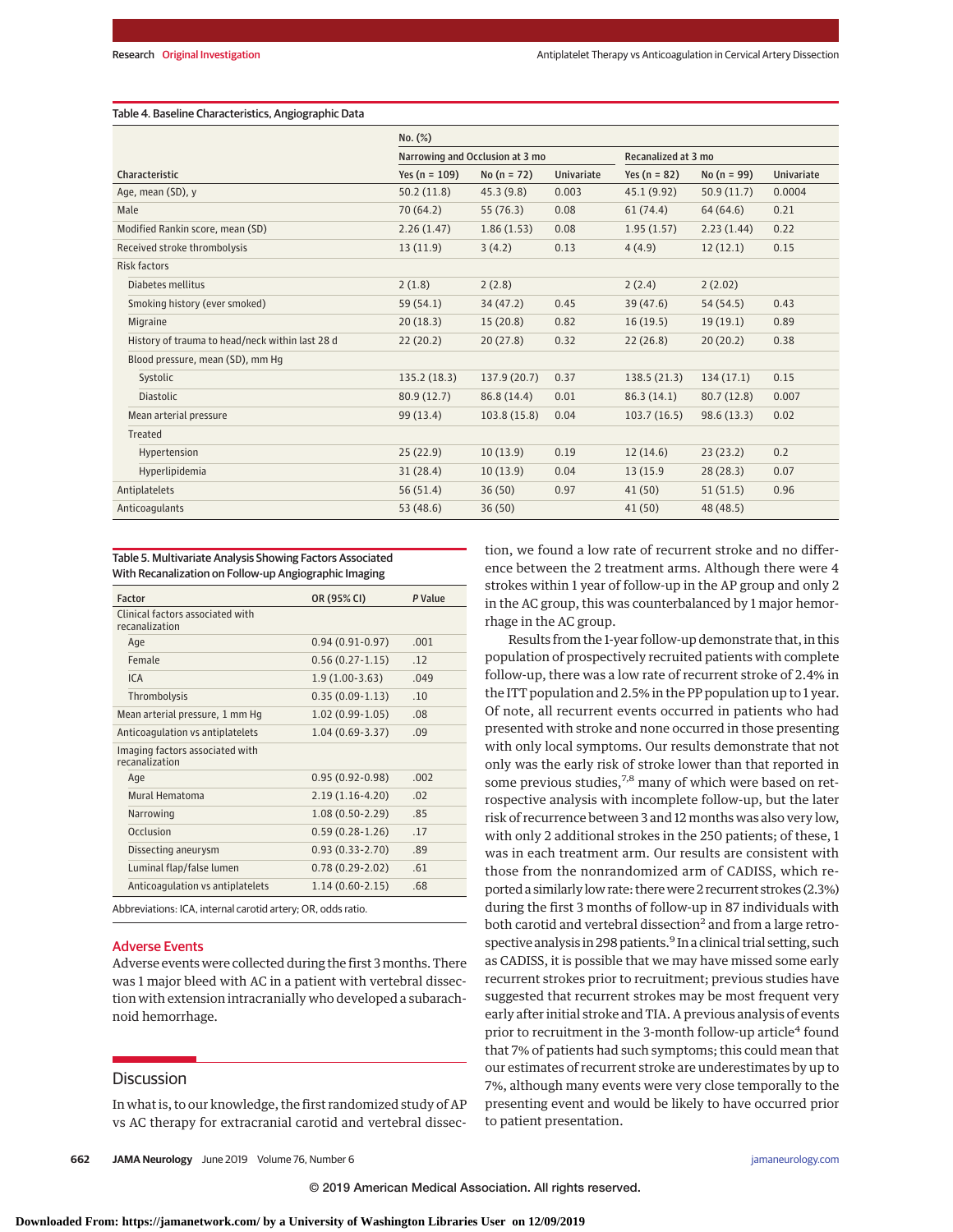Analysis of outcomes by treatment arm showed no difference between AP and AC therapy. However, the low number of end points means that a very large sample size, of many thousands, would be required to detect a treatment difference between the 2 therapies, but the low rate of events suggests that any absolute effect on outcome, even if, for example, there was a 25% reduction in risk, would be very low. Therefore, it seems reasonable to treat such patients with either AC or AP agents based on the available data.

Dissection is often accompanied by significant angiographic abnormalities including stenosis or occlusion and dissecting aneurysms. We also present the results of the imaging analysis from CADISS. There was no difference in the proportion of patients with residual occlusion and/or stenosis or with residual dissecting aneurysm between those treated with AP and AC.We also looked at factors associated with residual narrowing or stenosis; on multivariate analysis, increasing age was highly significantly associated with residual narrowing and occlusion. Of the angiographic markers, only occlusion at baseline was significantly associated with occlusion at 3 months. Therefore, analysis of the surrogate end point of recanalization also showed no evidence that either AC or AP was more effective.

The CADISS trial was designed as a pragmatic trial, and therefore the choice of AP agent was at the clinician's discretion. Approximately 55% were receiving a single AP, either clopidogrel or aspirin, and 45% received dual AP. Increasing evidence suggests that the combination of aspirin and clopidogrel may be more effective in preventing early recurrent stroke risk in patients with atherosclerotic large artery stenosis, and it is possible that AP may have been more effective if all patients had been given this combination. Patients receiving AC were all given warfarin because CADISS started before novel oral ACs, and therefore, we do not know how effective they are compared with AP in preventing stroke after dissection. However, data on stroke prevention in general suggests they are roughly equivalent in efficacy to warfarin.

#### Limitations

The CADISS trial is, to our knowledge, the first randomized clinical trial in the treatment of carotid and vertebral dissection that recruited the target and had complete follow-up of all patients to 1 year. Therefore, it provides themost robust data on which to guide therapy in this disease. However, it does have limitations. In approximately 20% of individuals, the diagnosis of dissection could not be confirmed radiographically. In some patients, imaging was not of sufficient quality to allow accurate review, but in other cases, diagnostic criteria were not rigorously applied and other causes of angiographic abnormalities were mistakenly diagnosed as dissection. This emphasizes the need for accurate neuroradiologic review to confirm the diagnosis. A further limitation is that clinical imaging was used to assess angiographic patency and different patients were imaged using CTA or MRA and on a variety of different scanner types.

# **Conclusions**

In summary, CADISS showed a low risk of recurrent stroke up to 1 year in patients presenting with cervical dissection. It showed no difference in prevention of stroke, or of residual stenosis and occlusion, between patients treated with either AC or AP.

#### ARTICLE INFORMATION

**Accepted for Publication:** November 16, 2018.

**Published Online:** February 25, 2019. doi[:10.1001/jamaneurol.2019.0072](https://jama.jamanetwork.com/article.aspx?doi=10.1001/jamaneurol.2019.0072&utm_campaign=articlePDF%26utm_medium=articlePDFlink%26utm_source=articlePDF%26utm_content=jamaneurol.2019.0072)

**Author Contributions:** Dr Markus had full access to all of the data in the study and takes responsibility for the integrity of the data and the accuracy of the data analysis.

Concept and design: Markus, Levi, Norris. Acquisition, analysis, or interpretation of data: Markus, Levi, King, Madigan. Drafting of the manuscript: Markus, Norris. Critical revision of the manuscript for important intellectual content: Levi, King, Madigan, Norris. Statistical analysis: Markus, King. Obtained funding: Markus, Levi, Norris. Administrative, technical, or material support: Markus, Levi, King, Norris. Supervision: Markus, Levi, Norris.

**Conflict of Interest Disclosures:** Drs Markus and Norris report a research grant from Stroke Association for the CADISS study. No other disclosures were reported.

**Funding/Support:** The CADISS study was supported by a project grant from the Stroke Association. Recruitment was supported by the English National Institute for Health Research Stroke Research Network. Dr Markus is supported by an National Institute for Health Research Senior Investigator award.

**Role of the Funder/Sponsor:** The funding sources had no role in the design and conduct of the study; collection, management, analysis, and interpretation of the data; preparation, review, or approval of the manuscript; and decision to submit the manuscript for publication.

**CADISS Trial Committees and Investigators:** Writing committee: Hugh S Markus, FMedSci (corresponding author) University of Cambridge, Cambridge, UK; Christopher Levi, MD, John Hunter Hospital and Newcastle University, New South Wales, Australia; Alice King, PhD, St George's University of London, London, UK; Jeremy Madigan, FRCR, Atkinson Morley Neuroscience Centre, St George's Hospital, London; John Norris, MD, St George's University of London, London UK.

Trial Managers: Jennifer Peycke, MD, Melina Willson, PhD, Cara Hicks, BSc, Elizabeth Hayter, BSc, St George's University of London.

Study Neuroradiologists: Jeremy Madigan, FRCR, Andrew Clifton, FRCR, St George's National Health Services Foundation Trust.

Coordinating centre clinical fellows and telephone follow-up: Ranjith Menon, MD; Fiona Kennedy, MD; Usman Khan, PhD, St George's University of London England.

Statistical Analysis: Adina Feldman, PhD, Matt Hollocks, PhD, Alice King, PhD, Hugh Markus, FMed Sci, University of Cambridge.

Imaging review: Alice King, BSc; Jeremy Madigan, FRCR; St George's National Health Services Foundation Trust.

Trial Steering Committee: Hugh S Markus, FMed Sci, University of Cambridge (co-PI); John Norris, MD, University of London (co-PI) ; Graham S Venables, MD, Royal Hallamshire Hospital, Sheffield; Sally Kerry, MsC, St George's, London; Ahamed Hassan, MD, Leeds General Infirmary, Leeds; Chris Levi, MD, John Hunter Hospital, New South Wales, Australia.

Data Monitoring Committee: Gary A Ford, FMed Sci, University of Newcastle (Chair); Philip M W Bath, FMed Sci, University of Nottingham; Chris Weir, PhD, University of Glasgow.

Adjudication Committee: Lalit Kalra, MD, Kings College London, London, England (chair); Denis Briley, MD, Stoke Mandeville Hospital; Ajay Bhalla, MD, Guys and St Thomas' National Health Services Trust.

Participating Centers (principal investigator).

United Kingdom: Aberdeen Royal Infirmary, Aberdeen (John Reid, MD), Aintree University Hospital, Liverpool (Raj Kumar, MD), Airedale General Hospital, Keighley (Samantha Mawer, MD, Matthew Smith, MD), Brighton and Sussex University Hospital, Brighton (Khalid Ali, MD),